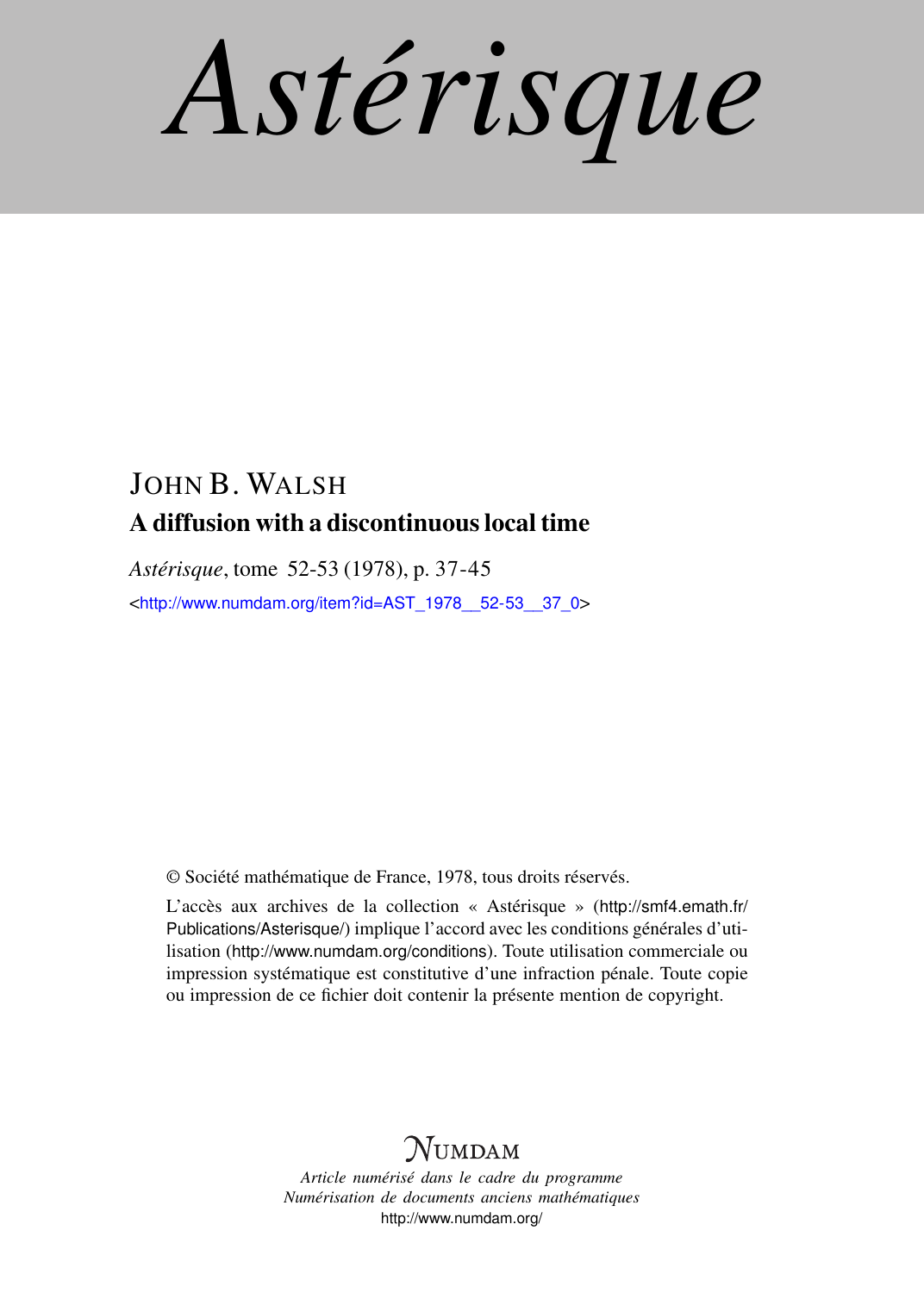## **A DIFFUSION WITH A DISCONTINUOUS LOCAL TIME**

**by** 

## **John B. WALSH**

Let  $X_t = M_t + V_t$  be a continuous semi-martingale, where  $M_t$  is a local martingale and  $V<sub>f</sub>$  is a continuous process of locally bounded variation. In [2] Marc Yor has proved that  $X_t$  has a local time,  $\phi(t,x)$ , at each point x, **which is continuous in the space variable except possibly at points x with the property** that  $d|V_t|$  charges the set  $\{t : X_t = x\}$ . The most obvious example of **a process whose local time is discontinuous is reflecting Brownian motion ; there**  is clearly a discontinuity at zero, and, as the process  $V<sub>r</sub>$  in this case is the local time at zero itself,  $d|V_{\tau}|$  does charge {t :  $X_{\tau} = 0$ }. One might object that **this discontinuity comes about because the natural state space of the process is**  [O,∞), rather than (-∞,∞), so that it doesn't provide a satisfying illustration **of Yorfs theorem. We thought it would be worthwhile to give an example of a diffusion which has the whole line as its natural state space, and which has a discontinuity in its local time at the origin. Since the process has some interest in its own right, we will take the opportunity to bring to light a few properties which aren't relevant to local time, but which still seem to merit a showing.** 

Let  $R_f$  be a reflecting Brownian motion and fix  $0 \le \alpha \le 1$ . Ito and **Mc Kean show how to construct what they call skew Brownian motion ([l], problem** 1, **section** 4.2) from  $R_f$ . Consider the excursions of  $R_f$  from 0. Change the sign **of each excursion independently with probability** 1**-a, so that a given excursion**  is positive with probability  $\alpha$ , negative with probability  $1-\alpha$ . The resulting process is called a **skew Brownian motion with parameter**  $\alpha$ . If  $\alpha = 1/2$ , this is

**37**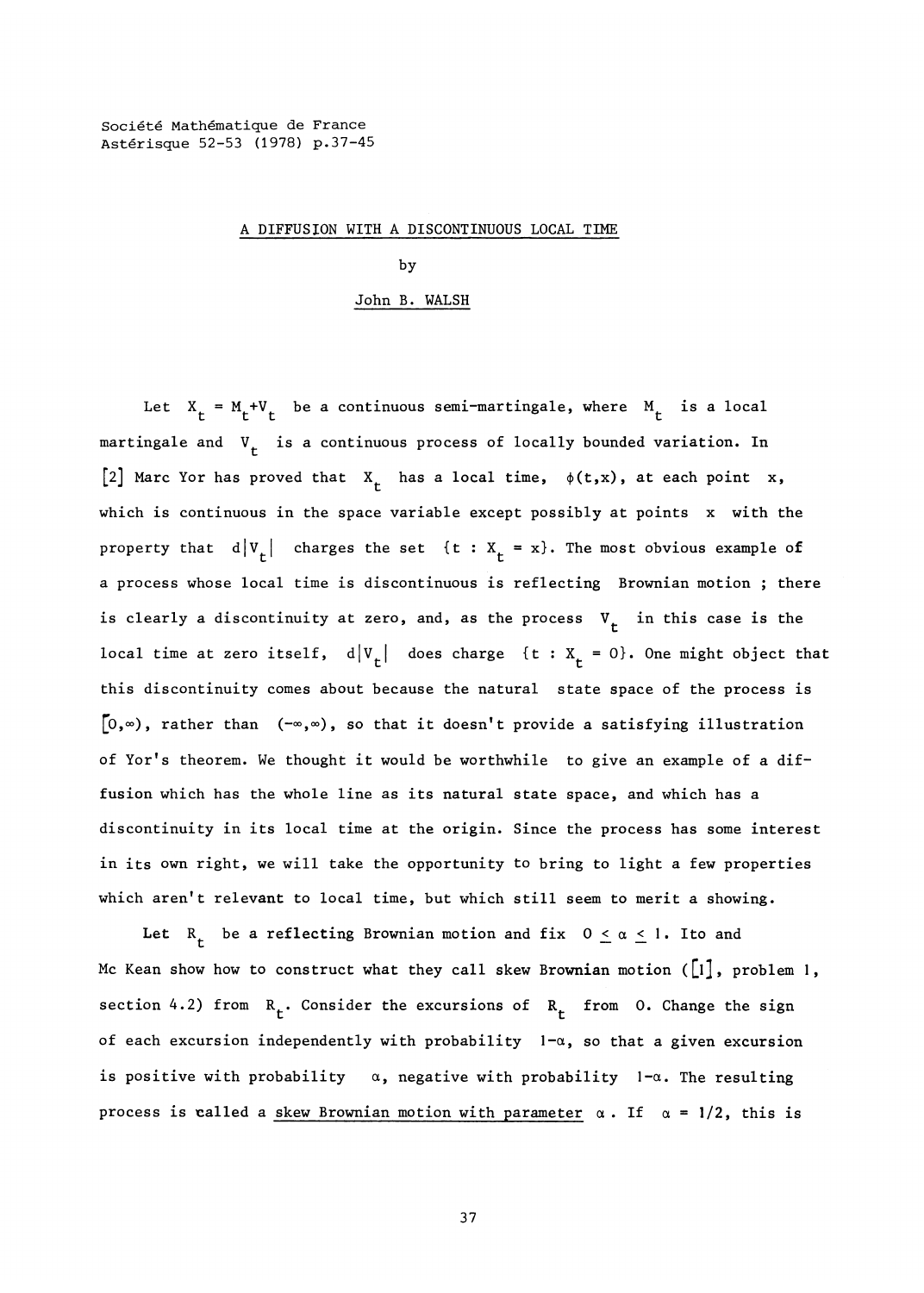an ordinary Brownian motion, and if  $\alpha$  equals zero or one, it is a reflecting Brownian motion. If  $\alpha \neq 1/2$ , it is a diffusion which acts like a Brownian motion **as long as it is away from the origin, and which passes the origin more easily in one direction that the other. It can be used to model a particle diffusing thru a semi-permeable membrane under osmotic pressure.** 

Ito and Mc Kean give its scale function s<sub>x</sub> as

$$
s_{\alpha}(x) = \begin{cases} (1-\alpha)x & \text{if } x \geq 0 \\ \alpha x & \text{if } x \leq 0. \end{cases}
$$

Let  $\int_{\alpha}^{\alpha}$  be the inverse of  $s_{\alpha}$  :

$$
\mathbf{r}_{\alpha}(\mathbf{x}) = \begin{cases} \frac{\mathbf{x}}{1-\alpha} & \text{if } \mathbf{x} \ge 0 \\ \frac{\mathbf{x}}{\alpha} & \text{if } \mathbf{x} \le 0 \end{cases}
$$

(with the convention that  $1/0 = 0$  in case  $\alpha = 0$  or 1). Then the speed measure  $v_{\alpha}$  is

$$
\nu_{\alpha}(\mathrm{d} x) = r_{\alpha}(x) \mathrm{d} x.
$$

It follows that its infinitesimal generator  $\mathbf{C}_{\alpha}$  is

(1) 
$$
\mathbf{E}_{\mathbf{g}} f(x) = \frac{1}{2} \frac{d}{dv_{\alpha}} \left( \frac{d^{\dagger} f}{ds_{\alpha}} \right) (x) = \frac{1}{2} f''(x)
$$

In order for f to be in the domain  $D(\mathbf{C}_{\alpha})$  of  $\mathbf{C}_{\alpha}$  it must satisfy

- $f''$  is continuous on  $\mathbb{R}^{-}{0}$ , and  $f''(0+) = f''(0-)$ ;  $(i)$
- (ii)  $\alpha f' (0+) = (1-\alpha) f'(0-)$ .

### **A SECOND CHARACTERIZATION**

**Skew Brownian motion can be characterized in several ways. For instance :** 

**Proposition 1** 

A diffusion X on R is a skew Brownian motion iff  $\{ |x_t|, t \ge 0 \}$  is a **reflecting Brownian motion.**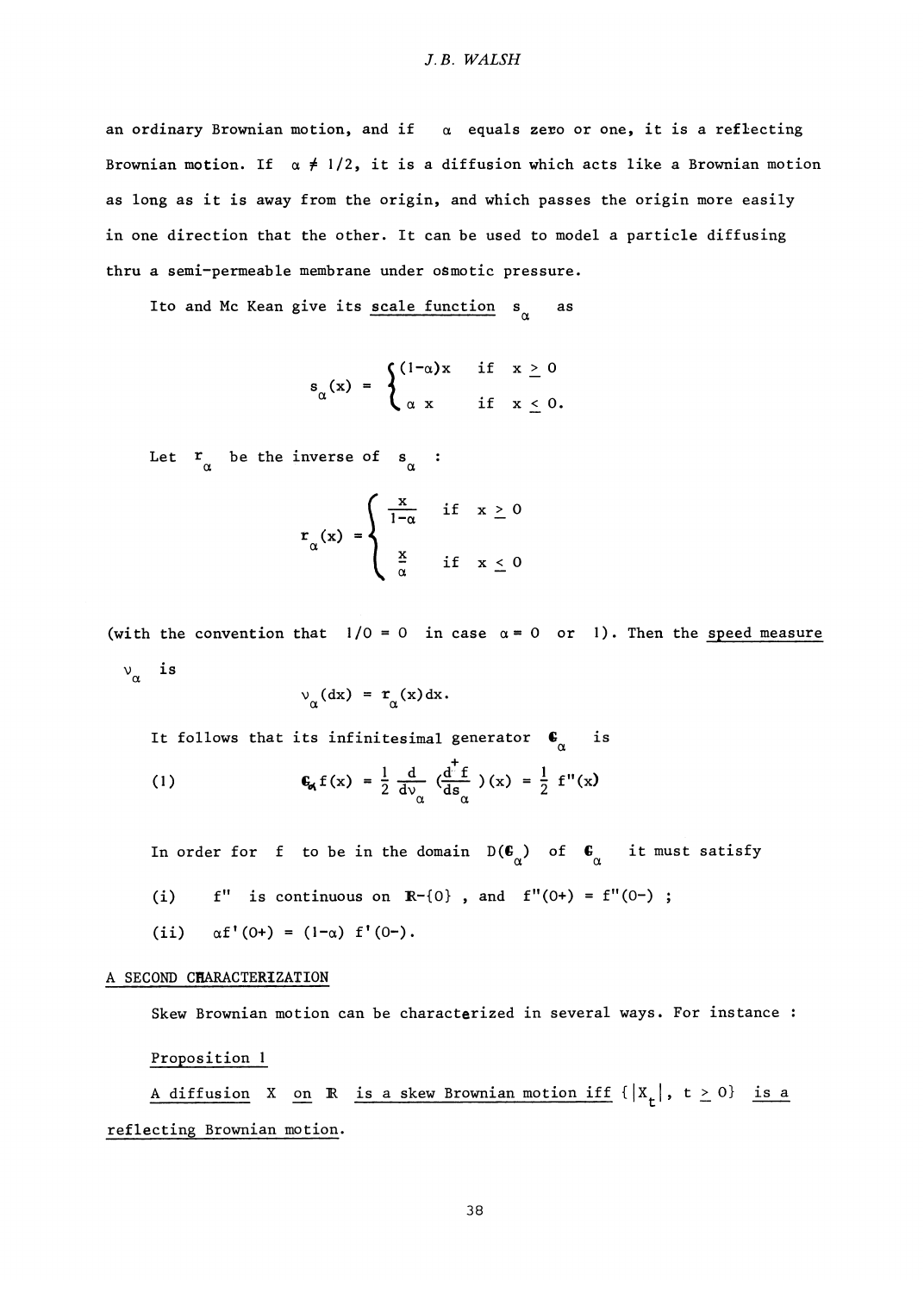**Proof : One can see from the construction that if X is a skew Brownian motion, then** |x| **is a reflecting Brownian motion. Conversely, if X or -X is itself a reflecting Brownian motion, it is already a skew Brownian motion**  with  $\alpha = 1$  or 0 respectively. These are the extreme cases, and in all others, **the origin will be a regular point.** 

**Thus, suppose** |x| **is a reflecting Brownian motion and that the origin is regular for both**  $(-\infty,0)$  and  $(0,\infty)$ . Now X must be a Brownian motion on both (-°°,0) **and (О,») so that if X has infinitesimal generator G and**   $f \in D(G)$ ,

(2) 
$$
\mathbf{C}f(x) = \frac{1}{2} f''(x) \quad \text{if} \quad x \neq 0.
$$

**Let s(x) be a strictly increasing solution of Gs =** 0, **which must exist.**  Then s is continuous, and linear on both  $(-\infty,0)$  and  $(0,\infty)$ . It may have a **break in its slope at the origin. Now let** 

$$
\alpha = s'(0+)(s'(0+)-s'(0-))^{-1},
$$

and note that  $s_{\alpha}$  is a linear function of  $s$ , so that  $\mathbf{G}_{\alpha} = 0$ . This means **that s^ is a scale function of X. Using** (2) **and the relation** 

$$
\mathbf{G} \mathbf{f} = \frac{1}{2} \frac{d}{dv} \left( \frac{d^{\mathsf{T}} \mathbf{f}}{ds_{\alpha}} \right),
$$

we see the speed measure  $\vee$  of X equals  $\vee$  on **R** - {0}, while the fact that  $P\{X_t = 0\} = P\{R_t = 0\} = 0$  for all  $t > 0$  implies that  $v\{0\} = 0$ , so  $v = v^0$ . **Since the scale and speed measure determine a diffusion, we are done.** 

# **Proposition** 2

**Let X be a skew Brownian motion. Then a is determined by either of** 

(a) 
$$
P^{0}\lbrace X_t > 0 \rbrace = \alpha
$$
 for some (hence all)  $t > 0$ ;

or (b)  $\{s_\alpha(X_+)$ ,  $t \ge 0\}$  is a martingale, and  $0 < \alpha < 1$ .

**Proof : Part (a) follows from the original construction. If** 0 **< a <** 1,  $\int_{\alpha}^{\alpha} s_{\alpha} \equiv 0$ , so  $s_{\alpha} (X_{t}^{\alpha})$  is a martingale. For any  $\beta \neq \alpha$ ,  $s_{\beta} (X_{t}^{\alpha})$  is not **CX** *CL <Ц* **t P t**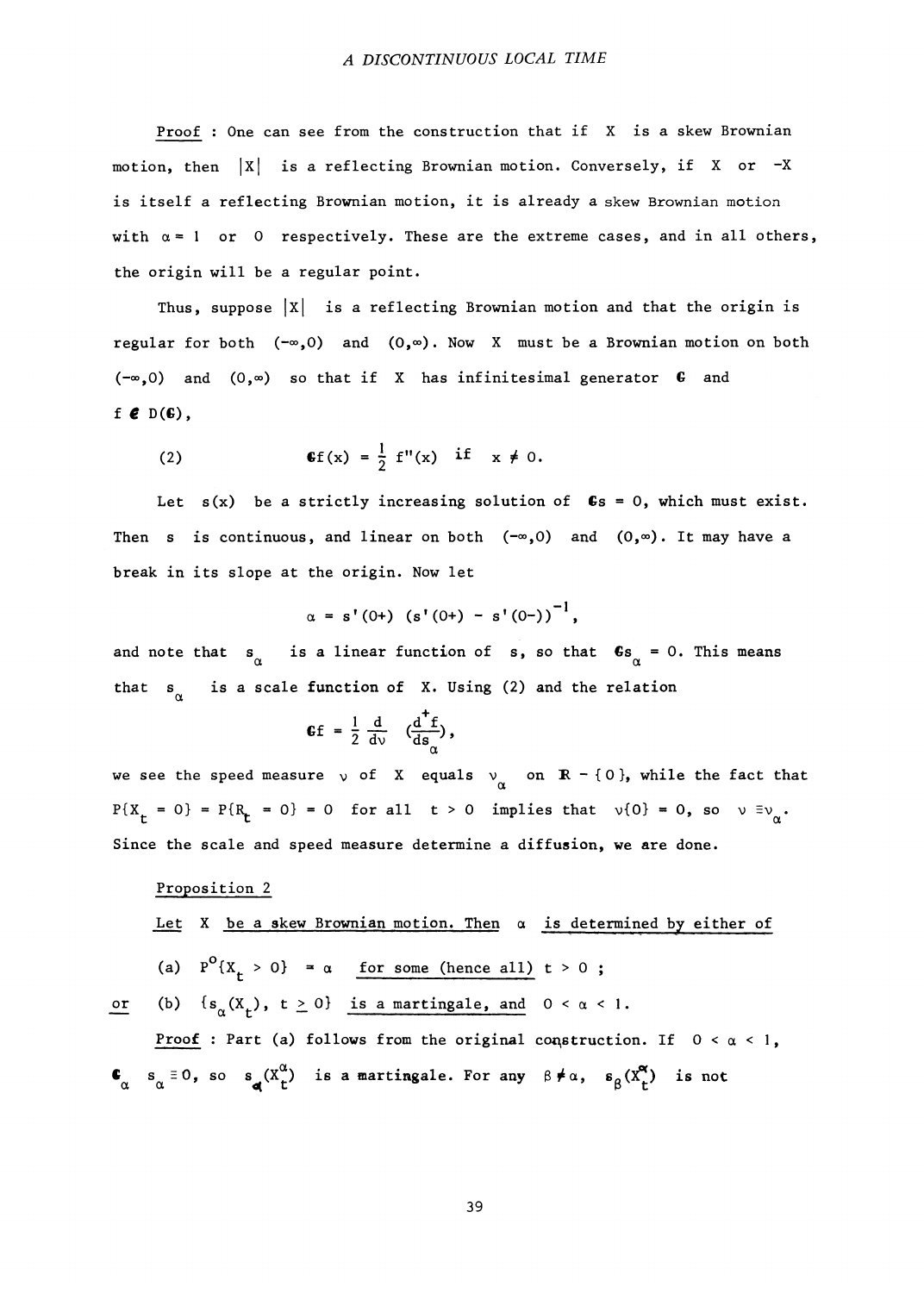**a** martingale. If it were, and if  $\alpha < \beta < 1$ , say,  $f(X^{\alpha}_{t}) = \frac{1-\alpha}{1-\beta} s_{\beta}(X^{\alpha}_{t})-s_{\alpha}(X^{\alpha}_{t})$ **would be one too. But**  $f \ge 0$  **and**  $f(o) = 0$ **, so for any**  $t > 0$ 

$$
0 = E^{O}\{f(X_{O}^{\alpha})\} \lt E^{O}\{f(X_{r}^{\alpha})\},
$$

**a contradiction.** 

## **THE TRANSITION FUNCTION**

**Proposition 2a implies a non-symmetric reflection principle around 0, and we can use this to determine the transition function in closed form. Indeed, if**  $p_f^{\alpha}(x,y)$  is the transition density of skew Brownian motion with parameter  $\alpha$ , **we have :** 

(3) 
$$
\sqrt{2\pi t} p_t^{\alpha} (0, y) = \begin{cases} 2\alpha e^{-y^2/2t} & \text{if } y > 0 \\ 2(1-\alpha) e^{-y^2/2t} & \text{if } y > 0 \end{cases}
$$

and for 
$$
x\neq0
$$
  
\n
$$
\begin{pmatrix}\n e^{-\frac{(y-x)^{2}}{2t}} + (2\alpha-1) e^{-\frac{(y+x)^{2}}{2t}} \text{ if } x > 0, y > 0 \\
e^{-\frac{(y-x)^{2}}{2t}} + (1-2\alpha) e^{-\frac{(y+x)^{2}}{2t}} \text{ if } x < 0, y < 0\n\end{pmatrix}
$$
\n
$$
\begin{pmatrix}\n e^{-\frac{(y-x)^{2}}{2t}} + (2\alpha-1) e^{-\frac{(y+x)^{2}}{2t}} \text{ if } x > 0, y > 0 \\
e^{-\frac{(y-x)^{2}}{2t}} \text{ if } x < 0, y > 0 \\
2\alpha e^{-\frac{(y-x)^{2}}{2t}} \text{ if } x > 0, y > 0\n\end{pmatrix}
$$

**Indeed,** (3) **is clear from the original construction and** (4) **can be seen as follows.** 

Let 
$$
\tau_0
$$
 be the first hit of 0. If  $x > 0$  and  $y > 0$ ,  

$$
P^{X}\left\{\chi_{t} \in dy\right\} = P^{X}\left\{\chi_{t} \in dy, \quad \tau_0 > t\right\} + P^{X}\left\{\chi_{t} \in dy, \quad \tau_0 \le t\right\}.
$$

**The first probability on the right equals that for ordinary Brownian motion, which is, by the reflection principle :**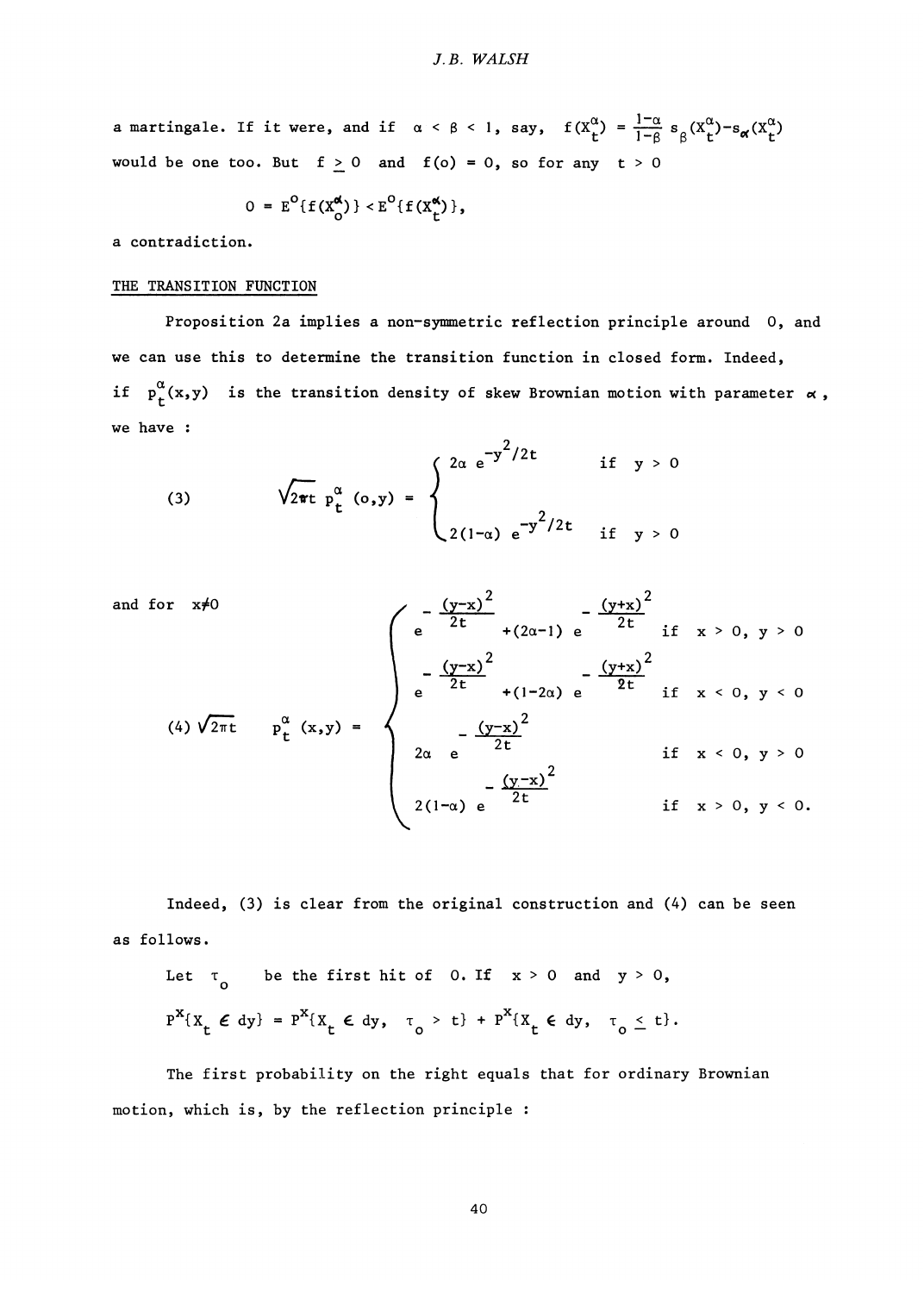$$
P^{x} \{B_{t} \in dy\} - P^{x} \{B_{t} \in -dy\} = \frac{1}{\sqrt{2\pi t}} \left(e^{-\frac{(y-x)^{2}}{2t}} - e^{-\frac{(y+x)^{2}}{2t}}\right)
$$

where  ${B_+, t \ge 0}$  is standard Brownian motion.

**On the other hand, Proposition** 2a **implies** 

(5) 
$$
P^{\mathbf{x}}\{X_t \in dy, \tau_0 \le t\} = 2\alpha P^{\mathbf{x}}\{B_t \in dy, \tau_0 \le t\}
$$
  

$$
= \frac{2\alpha}{\sqrt{2\pi t}} e^{-\frac{(y+x)^2}{2t}}.
$$

**This gives us the first line of (4) ; the second follows by symmetry**  (replace  $\alpha$  by  $1-\alpha$ ), the third follows from (5) with x replaced by  $-x$ , and **the last follows again by synmetry.** 

**Of course, rather than deriving these formulae, one can show by direct calcu**lation that  $p_t^{\alpha}$  is the transition function of a diffusion and that its infinitesi**mal generator is** 

### **A SECOND PATH CONSTRUCTION**

**To avoid trivialities, we will suppose that 0 < a <** 1 **from now on. Note**  that  $\{r_{\alpha}(\mathbf{B}_r), t \geq 0\}$  will be a diffusion with scale function  $\mathbf{s}_{\alpha}$ . The scale **function won't change if we time-change the process, so let** 

$$
A_t = \int_0^t r_\alpha^2(B_s) ds
$$

**and define** 

$$
T_t = inf\{s > 0 : A_s > t\}.
$$

**We then define** 

(6) 
$$
X_t^{\alpha} = r_{\alpha}(B_{T_t}), t \ge 0.
$$

**Proposition 3** 

$$
X^{\alpha} \text{ is a skew Brownian motion with parameter } \alpha.
$$

**Proof :** if we notice that  $s_{\alpha}(X^{\alpha}_{t})$  is a martingale, and that we have chosen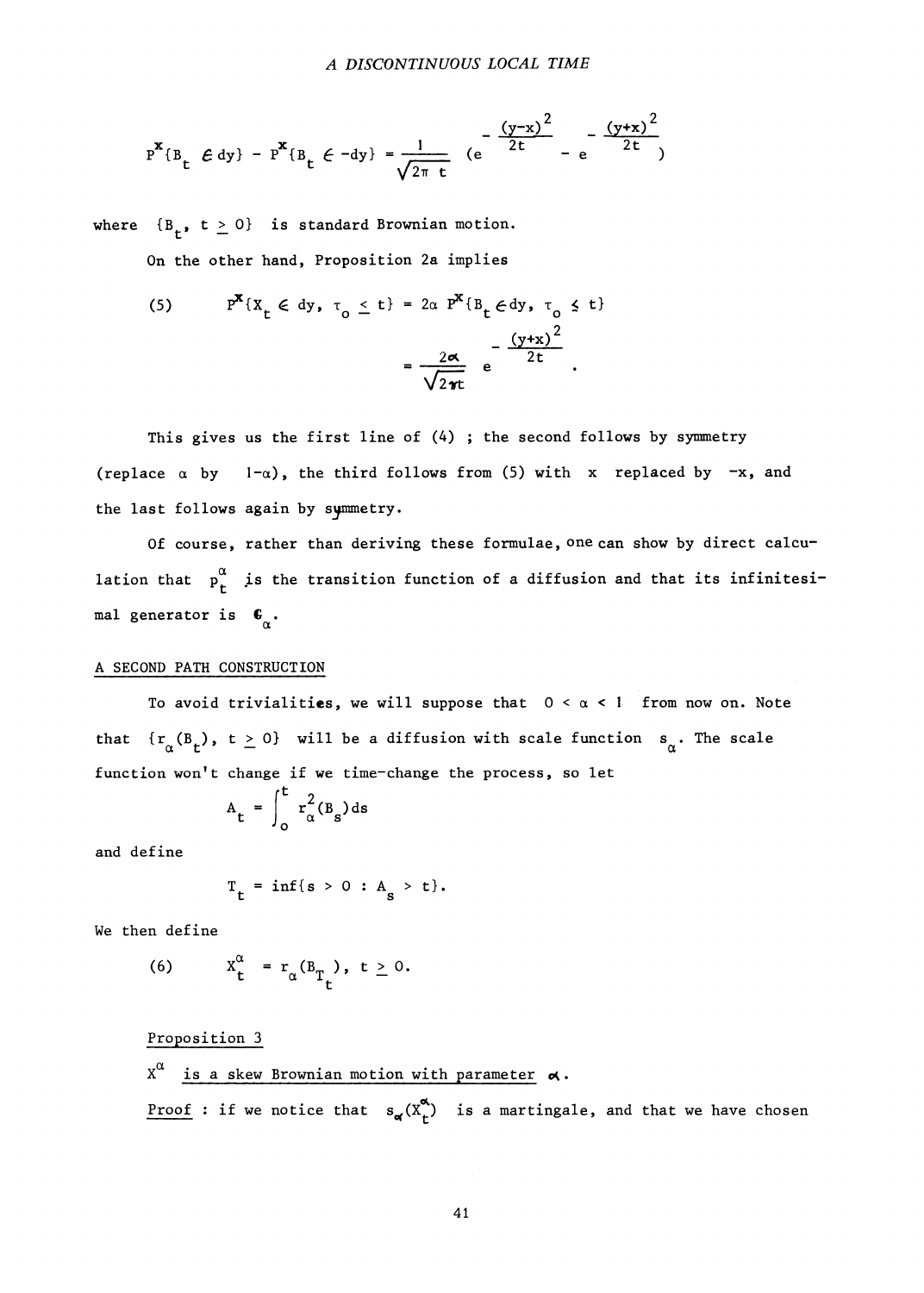the time-change in such a way as to make  $\left| \begin{matrix} x^{\alpha} \\ t \end{matrix} \right|$  into a reflecting Brownian motion, **then Proposition 3 follows from Propositions one and two.** 

## SKEW BROWNIAN MOTION AS A SEMI\_MARTINGALE

The representation (6) makes it easy to decompose  $X_t^{\alpha}$  into a martingale and **a process of finite variation.** Let  $L_t^0$  be the Brownian local time and apply the extended form of Ito's formula to  $r_\alpha(B_t)$ :

(7) 
$$
r_{\alpha}(B_t) = r_{\alpha}(B_0) + \int_0^t r_{\alpha}^{\dagger}(B_s) dB_s + \frac{1}{2} (2\alpha - 1)L_t^0.
$$

*<i>L* ows **Since X^ = r (B\_ ), it follows that we can write X^ = M +V . where M .**  the local martingale, comes from the stochastic integral, and  $V_t = (\alpha - \frac{1}{2})L_{T_t}^o$ .

**the local martingale, comes from the stochastic integral, and V = (a- ^)L° . t**  theorem,  $X^{\alpha}$  has a local time which will be continuous except possibly at the **theorem,**  $\boldsymbol{\hat{\theta}}$  and  $\boldsymbol{\hat{\theta}}$  are continuous except possible  $\boldsymbol{\hat{\theta}}$  at the  $\boldsymbol{\hat{\theta}}$  and  $\boldsymbol{\hat{\theta}}$  at the  $\boldsymbol{\hat{\theta}}$  and  $\boldsymbol{\hat{\theta}}$  are continuous except possible  $\boldsymbol{\hat{\theta}}$  and  $\boldsymbol{\hat{\theta}}$  are continuous excep

### THE DISCONTINUITY OF THE LOCAL TIME

 $|X^{\alpha}|$  is a reflecting Brownian motion, so that all reasonable definitions  $\frac{1}{2}$  is a reflection of  $\frac{1}{2}$  and  $\frac{1}{2}$  and  $\frac{1}{2}$  and  $\frac{1}{2}$  and  $\frac{1}{2}$  and  $\frac{1}{2}$  and  $\frac{1}{2}$  and  $\frac{1}{2}$  and  $\frac{1}{2}$  and  $\frac{1}{2}$  and  $\frac{1}{2}$  and  $\frac{1}{2}$  and  $\frac{1}{2}$  and  $\frac{1}{2}$   $\begin{bmatrix} 2 \end{bmatrix}$ , we will use Meyer's decomposition to define the local time. Fix  $x\neq 0$ . Then the local time at x,  $\phi_{\alpha}(t,x)$ , of  $X^{\alpha}$  is the unique continuous increasing process for which  $\phi_{\alpha}(x,0) = 0$  and

**for which** <f**>^(x,o) =** 0 **and -** if  $x > 0$ , then  $\{(X^{\text{rx}}) - \frac{1}{2} \phi_{\alpha}(x,t), t \geq 0\}$ is a martingale<sup>(\*)</sup>: **is a martingale ; -** if  $x < 0$ , then  $\left\{ (X^{\alpha}_+ - x) \right\} - \frac{1}{2} \phi_{\alpha}(x,t)$ ,  $t \ge 0$ } is a martingale.

**The use of different expressions for x >** 0 **and x <** 0 **above is not significant. We are merely trying to avoid discussing x=o, which is somewhat**  singular for  $X^{\alpha}$ .

(\*) That is,  $\phi_{\alpha}(x,t)$  is the increasing process in Meyer's decomposition of the  $\alpha_{\text{av}}$ <sup>+</sup>  $\frac{1}{2}$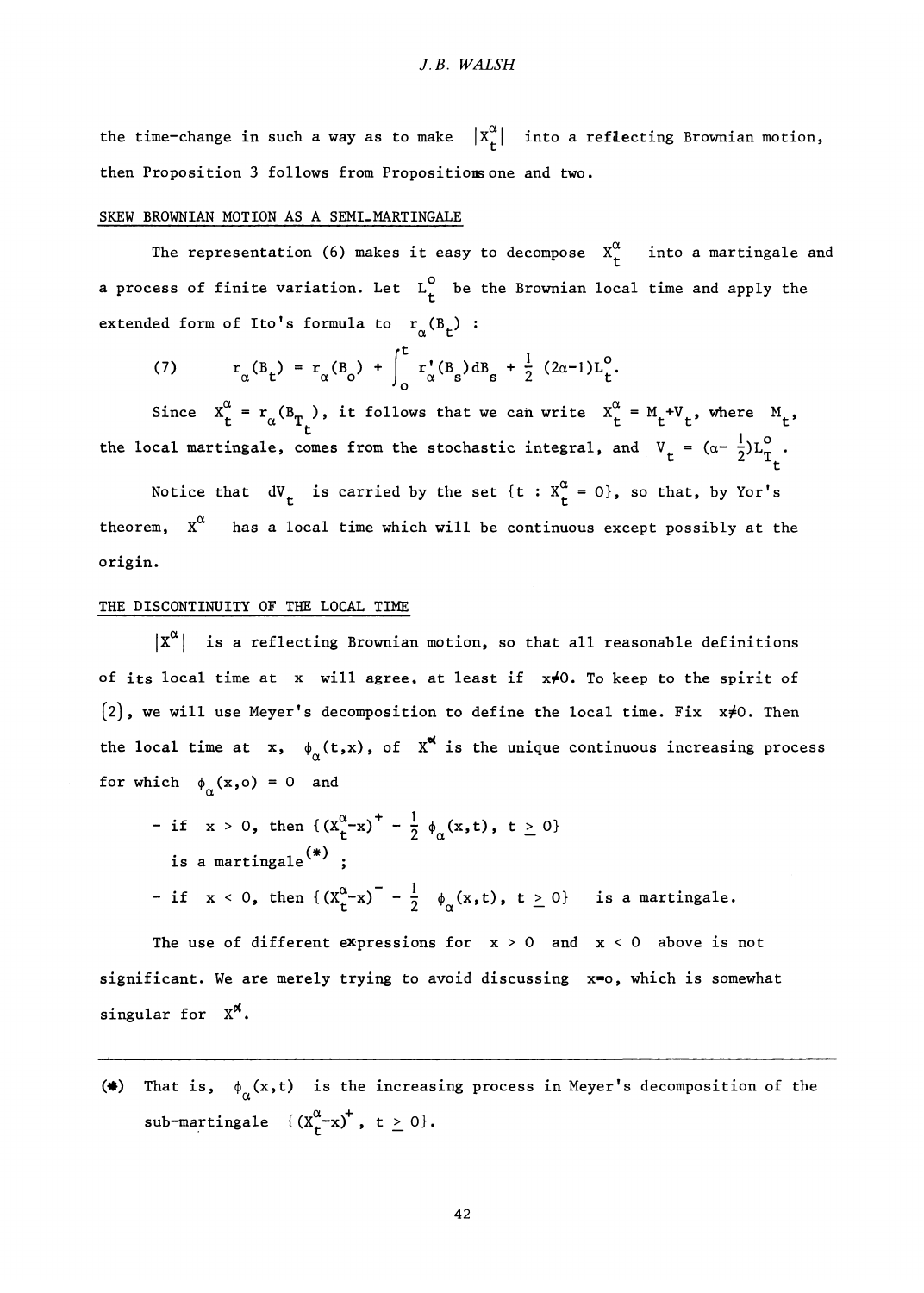## **Proposition 4**

 $x \rightarrow \phi_\alpha(x,t)$  is discontinuous at zero unless  $\alpha = 1/2$ . **Proof :** let  $L_t^X$  be the standard Brownian localtime at x. If  $x > 0$ , by (6):

$$
(x_{t}^{d}-x)^{+} = \frac{1}{1-\alpha} (B_{T_{t}} - (1-\alpha)x)^{+}
$$
  

$$
= \frac{1}{1-\alpha} (B_{0} - (1-\alpha)x)^{+} + \frac{1}{1-\alpha} \int_{0}^{T_{t}} I_{\{B_{s} > (1-\alpha)x\}} dB_{s}
$$
  

$$
+ \frac{1}{2(1-\alpha)} L_{T_{t}}^{(1-\alpha)x},
$$

**this last by Tanakafs formula. The stochastic integral is a martingale, so**   $\frac{1}{\tau}$  (1-a)x  $1-\alpha$   $T_t$   $\alpha$   $T_t$ 

$$
(x_{t}^{\alpha} - x)^{-} = \frac{1}{\alpha} (B_{T_{t}} - \alpha x)^{-}
$$
  

$$
= \frac{1}{\alpha} (B_{0} - \alpha x)^{-} + \frac{1}{\alpha} \int_{0}^{T_{t}} I_{\{B_{s} < \alpha x\}} dB_{s} + \frac{1}{2\alpha} L_{T_{t}}^{\alpha x}.
$$

**We conclude that** 

(8) 
$$
\phi(x,t) = \begin{cases} \frac{1}{1-\alpha} \cdot L_{T_t}^{(1-\alpha)x} & \text{if } x > 0 \\ \frac{1}{\alpha} \cdot L_{T_t}^{\alpha x} & \text{if } x < 0 \end{cases}
$$

Since  $x \rightarrow L_n^*$  is continuous, it follows that  $x \rightarrow \phi(x,t)$  has a jump at the **t origin of**  $\frac{2\alpha-1}{\alpha(1-\alpha)}$   $L_{T_{+}}^{0}$ . If  $\alpha \neq 1/2$ , this is non-zero as soon as  $T_{t} > T_{0}$ , i.e. as soon as  $L_{\tau}^{0} > 0$ . **t** 

**Note : the local time calculated above is exactly the density of the occupation time, and we could have calculated (8) directly, using elementary calculus rather than Tanaka's formula.**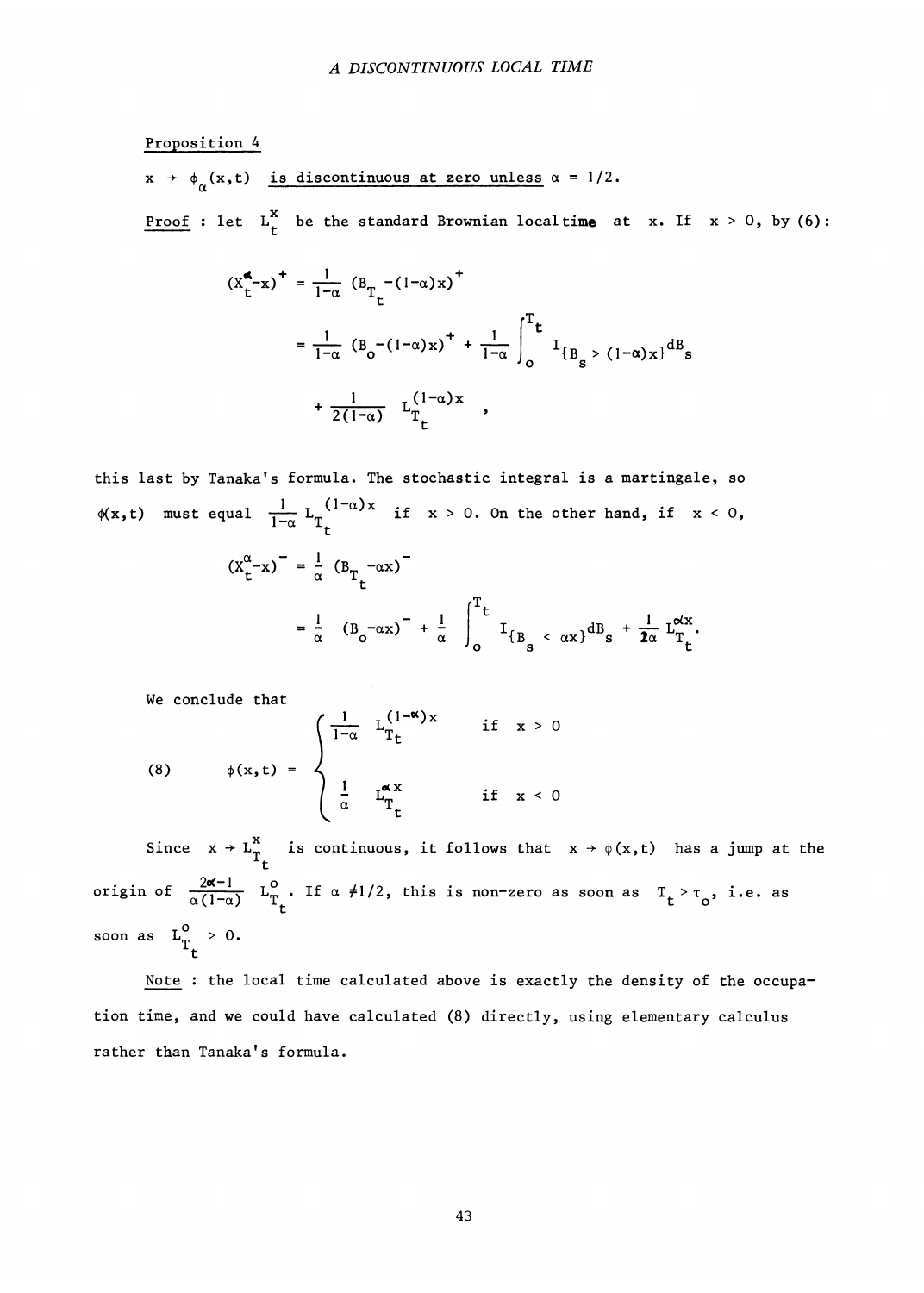#### **EPILOGUE**

**Ito and Mc Kean do not prove that the path construction of skew Brownian motion - by changing the signs of the excursions of reflecting Brownian motion actually does lead to a diffusion. They outline an argument which, if we have read it correctly, assumes the process is a diffusion and then computes its infinitesimal generator on that basis. This is not a serious omission, for it is possible to prove the.process is a diffusion in several ways, and we had originally intended to show here how this can be neatly deduced from Ito's theory of Poisson point processes. However, an early draft of this article convinced us that the machinery of the Poisson point process itself took so much space to set up that, no matter how easy the argument, the reader would still finish with the feeling that he had just watched a butterfly being assassinated with an elephant gun.** 

**We decided to leave this out and, trusting the reader's faith that such constructions do indeed lead to diffusions, to remark instead that a similar procedure leads to a diffusion in the plane - or in Rn, if one wishes - with an interesting singularity at the origin.** 

The idea is to take each excursion of  $R_+$  and, instead of giving it a **random sign, to assign it a random variable 0 with a given distribution in**  [o,2ir), **and to do this independently for each excursion. That is, if the excursion**  occurs during the interval  $(u,v)$ , we replace  $R_t$  by the pair  $(R_t,0)$  for **u**  $\leq$  **t** < **v**,  $\theta$  being a random variable with values in  $[0,2\gamma)$ . This provides a **process**  $\{(\mathbb{R}_t, \Theta_t), t \ge 0\}$ , where  $\Theta_t$  is constant during each excursion from 0, **has the same distribution as 0 , and is independent for different excursions. We**  then consider  $X<sub>f</sub> = (R<sub>f</sub>, \theta<sub>f</sub>)$  as a process in the plane, expressed in polar coordi**nates. It is a diffusion which, when away from the origin, is a Brownian motion along a ray, but which has what might be called a roundhouse singularity at the origin : when the process enters it, it, like Stephen Leacock's hero, immediately rides off in all directions at once.** 

**44**